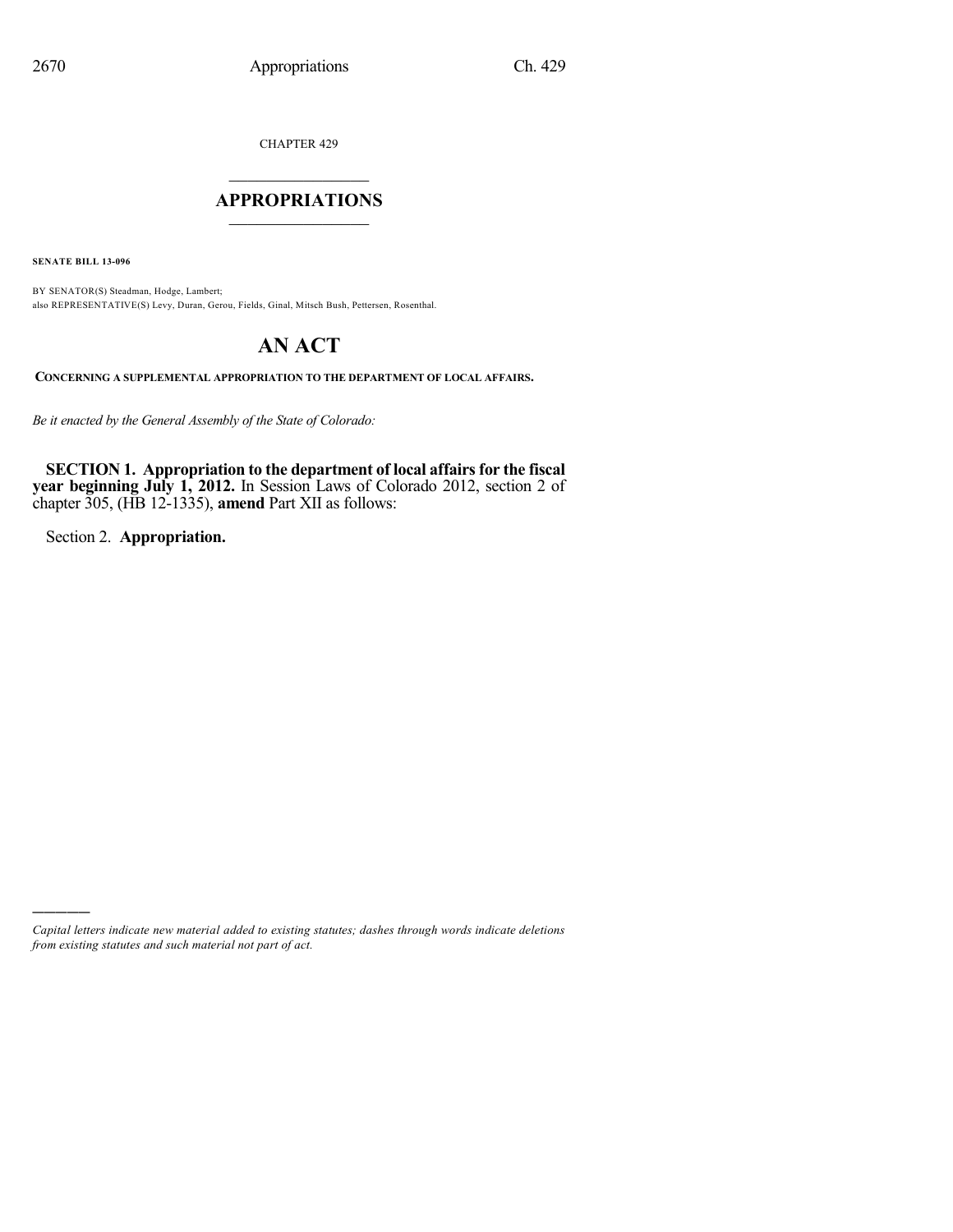|                 |              |             | <b>APPROPRIATION FROM</b> |              |                |                |  |  |  |  |  |
|-----------------|--------------|-------------|---------------------------|--------------|----------------|----------------|--|--|--|--|--|
|                 |              |             |                           |              |                |                |  |  |  |  |  |
| ITEM &          | <b>TOTAL</b> | GENERAL     | GENERAL                   | CASH         | REAPPROPRIATED | <b>FEDERAL</b> |  |  |  |  |  |
| <b>SUBTOTAL</b> |              | <b>FUND</b> | <b>FUND</b>               | <b>FUNDS</b> | <b>FUNDS</b>   | <b>FUNDS</b>   |  |  |  |  |  |
|                 |              |             | <b>EXEMPT</b>             |              |                |                |  |  |  |  |  |
|                 |              |             |                           |              |                |                |  |  |  |  |  |

## **PART XII DEPARTMENT OF LOCAL AFFAIRS**

| (1) EXECUTIVE DIRECTOR'S OFFICE                             |           |                |                          |                      |                |
|-------------------------------------------------------------|-----------|----------------|--------------------------|----------------------|----------------|
| Personal Services                                           | 1,269,251 |                | $1,269,251$ <sup>a</sup> |                      |                |
|                                                             |           |                |                          | $(14.2$ FTE)         |                |
| Health, Life, and Dental                                    | 1,148,048 | 421,810        | $177,444^b$              | $232,902^{\circ}$    | $315,892(I)^d$ |
| Short-term Disability                                       | 15,491    | 3,684          | $2,517^b$                | $5,730^{\circ}$      | $3,560(I)^d$   |
| S.B. 04-257 Amortization<br>Equalization                    |           |                |                          |                      |                |
| Disbursement                                                | 342,861   | 98,201         | 45,500 <sup>b</sup>      | $103,590^{\circ}$    | $95,570(I)^d$  |
| S.B. 06-235<br>Supplemental<br>Amortization<br>Equalization |           |                |                          |                      |                |
| Disbursement                                                | 294,243   | 83,988         | 39,101 <sup>b</sup>      | $89,023^{\circ}$     | $82,131(I)^d$  |
| Workers' Compensation                                       | 50,847    | 46,963         | $1,743^b$                | $2,141^{\circ}$      |                |
| <b>Operating Expenses</b>                                   | 144,650   |                |                          | 132,888 <sup>a</sup> | $11,762(I)^d$  |
| Legal Services<br>for $1,790$ hours                         | 138,278   | 125,719        | $6,364^b$                | $1,277^c$            | $4,918(I)^d$   |
| Ch. 429                                                     |           | Appropriations |                          |                      | 2671           |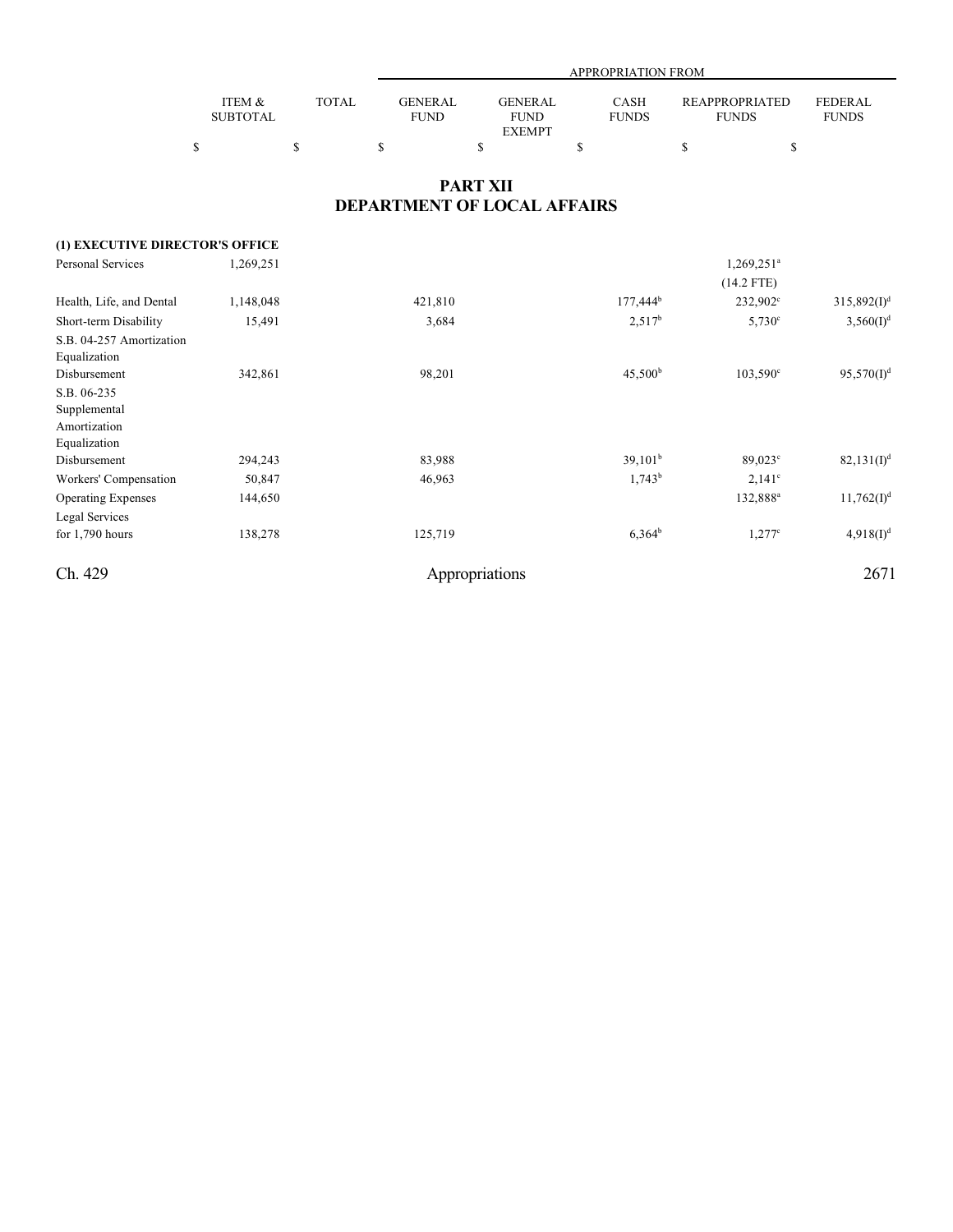|                                         |                           |              | APPROPRIATION FROM |                                                |                             |                                       |                                |  |  |  |
|-----------------------------------------|---------------------------|--------------|--------------------|------------------------------------------------|-----------------------------|---------------------------------------|--------------------------------|--|--|--|
|                                         | ITEM &<br><b>SUBTOTAL</b> | <b>TOTAL</b> |                    | <b>GENERAL</b><br><b>FUND</b><br><b>EXEMPT</b> | <b>CASH</b><br><b>FUNDS</b> | <b>REAPPROPRIATED</b><br><b>FUNDS</b> | <b>FEDERAL</b><br><b>FUNDS</b> |  |  |  |
|                                         | \$                        | \$           | \$                 | \$                                             | \$                          | \$                                    | \$                             |  |  |  |
| <b>Purchase of Services</b>             |                           |              |                    |                                                |                             |                                       |                                |  |  |  |
| from Computer Center                    | 807,665                   |              | 242,858            |                                                |                             | 185,657 <sup>c</sup>                  | 379, 150(1) <sup>d</sup>       |  |  |  |
| <b>Multiuse Network</b>                 |                           |              |                    |                                                |                             |                                       |                                |  |  |  |
| Payments                                | 52,978                    |              | 21,737             |                                                | $1,875^{\rm b}$             | $2,761^{\circ}$                       | 26,605 (I) <sup>d</sup>        |  |  |  |
| Management and<br>Administration of OIT | 7,357                     |              | 5,162              |                                                |                             | $2,195^{\circ}$                       |                                |  |  |  |
| Payment to Risk<br>Management and       |                           |              |                    |                                                |                             |                                       |                                |  |  |  |
| Property Funds                          | 14,752                    |              | 13,727             |                                                | $915^{b}$                   | 110 <sup>c</sup>                      |                                |  |  |  |
|                                         | 19,347                    |              | 18,322             |                                                |                             |                                       |                                |  |  |  |
| Vehicle Lease Payments                  | 108,445                   |              | 77,667             |                                                |                             | 30,778 <sup>c</sup>                   |                                |  |  |  |
|                                         | 86,660                    |              | 55,882             |                                                |                             |                                       |                                |  |  |  |
| <b>Information Technology</b>           |                           |              |                    |                                                |                             |                                       |                                |  |  |  |
| <b>Asset Maintenance</b>                | 104,793                   |              | 29,913             |                                                | $13,049^b$                  | $37,507^{\circ}$                      | 24,324(I) <sup>d</sup>         |  |  |  |
| <b>Leased Space</b>                     | 109,669                   |              | 22,376             |                                                |                             | $22,734$ °                            | $64,559(1)^d$                  |  |  |  |
| Capitol Complex                         |                           |              |                    |                                                |                             |                                       |                                |  |  |  |
| <b>Leased Space</b>                     | 466,108                   |              | 160,000            |                                                | $24,463^{\circ}$            | 235,907°                              | $45,738(I)^d$                  |  |  |  |
| Communication                           |                           |              |                    |                                                |                             |                                       |                                |  |  |  |
| Services Payments                       | 34,736                    |              | 8,847              |                                                |                             |                                       | 25,889(I) <sup>d</sup>         |  |  |  |
|                                         | 27,704                    |              | 1,815              |                                                |                             |                                       |                                |  |  |  |
| <b>COFRS</b> Modernization              | 157,503                   |              | 104,883            |                                                |                             | 52,620 <sup>c</sup>                   |                                |  |  |  |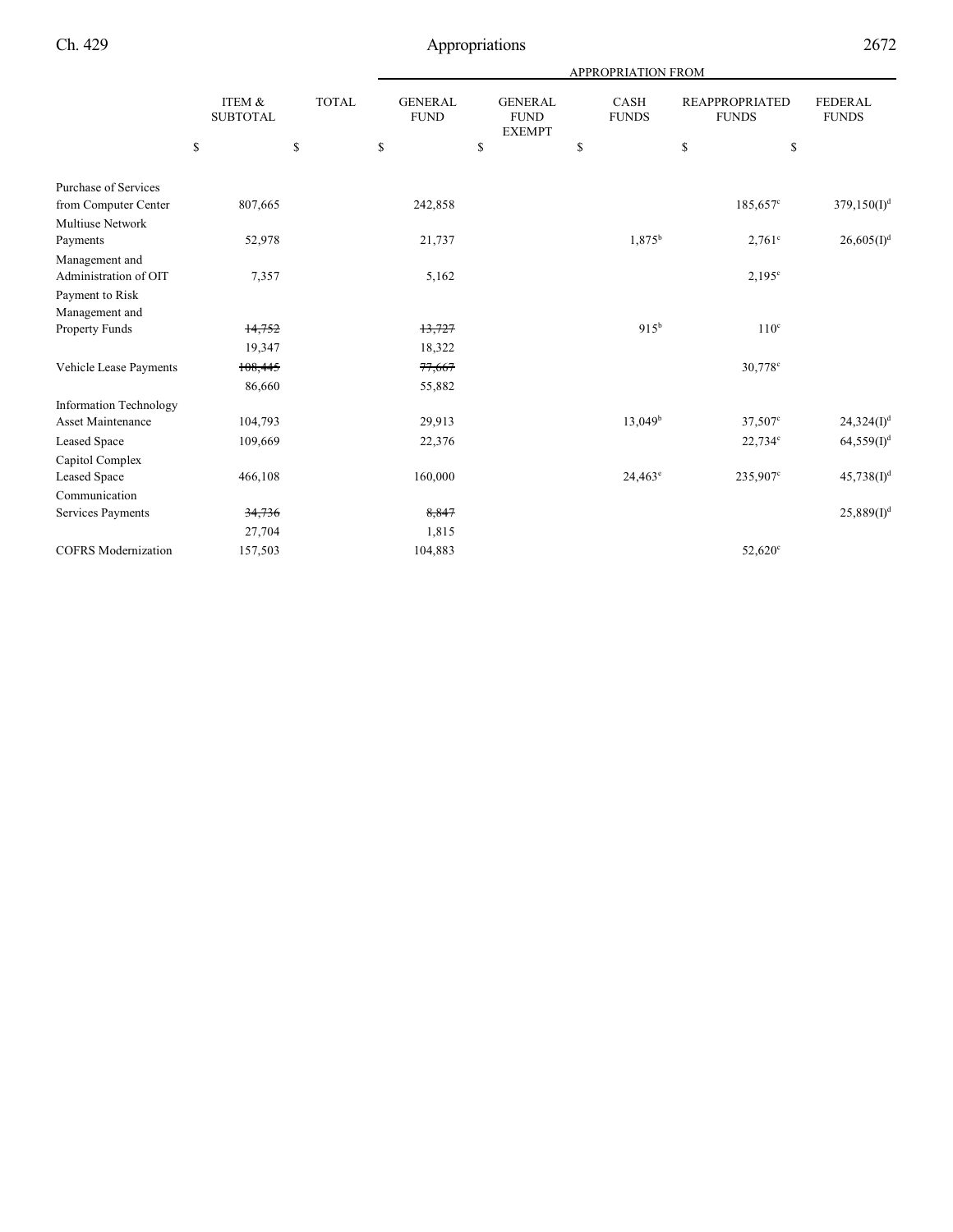| Moffat Tunnel               |         |                      |         |
|-----------------------------|---------|----------------------|---------|
| <b>Improvement District</b> | 137.444 |                      | 137.444 |
|                             |         | <del>5,405,119</del> |         |
|                             |         | 5.380.897            |         |

137,444<sup>f</sup>

<sup>a</sup> These amounts shall be from departmental indirect cost recoveries.

 $<sup>b</sup>$  These amounts shall be from various sources of cash funds.</sup>

 These amounts shall be from the Local Government Mineral and Energy Impact Grants and Disbursements line item, which includes moneys in the Local Government <sup>c</sup> Severance Tax Fund created in Section 39-29-110 (1) (a) (I), C.R.S., and moneys in the Local Government Mineral Impact Fund created in Section 34-63-102 (5) (a) (I), C.R.S.

<sup>d</sup> Although these federal funds amounts are not appropriated, these amounts were assumed in developing the appropriated fund source amounts in these line items. <sup>e</sup> Of this amount, \$9,833 shall be from the Building Regulation Fund created in Section 24-32-3309 (1) (a), C.R.S., \$6,152 shall be from the Local Government Limited Gaming Impact Fund created in Section 12-47.1-1601 (1) (a), C.R.S., \$4,593 shall be from the Search and Rescue Fund created in Section 33-1-112.5 (1), C.R.S., and \$3,885 shall be from the Water Pollution Control Revolving Fund created in Section 37-95-107.6 (1), C.R.S., pursuant to Section 37-95-107.6 (3) (b), C.R.S.  $f$ This amount shall be from the Moffat Tunnel Cash Fund created in Section 32-8-126 (1), C.R.S.

### **(2) PROPERTY TAXATION**

| Division of Property            |              |           |         |                         |                      |
|---------------------------------|--------------|-----------|---------|-------------------------|----------------------|
| Taxation                        | 2,635,455    |           | 945,981 | 853,525 <sup>a</sup>    | 835,949 <sup>b</sup> |
|                                 | (36.7 FTE)   |           |         |                         |                      |
| State Board of                  |              |           |         |                         |                      |
| Equalization                    | 12,856       |           | 12,856  |                         |                      |
| Board of                        |              |           |         |                         |                      |
| <b>Assessment Appeals</b>       | 555,038      |           | 310.091 |                         | 244,947 <sup>c</sup> |
|                                 | $(13.2$ FTE) |           |         |                         |                      |
| <b>Indirect Cost Assessment</b> | 280,725      |           |         | $161, 157$ <sup>a</sup> | $119,568^b$          |
|                                 |              | 3,484,074 |         |                         |                      |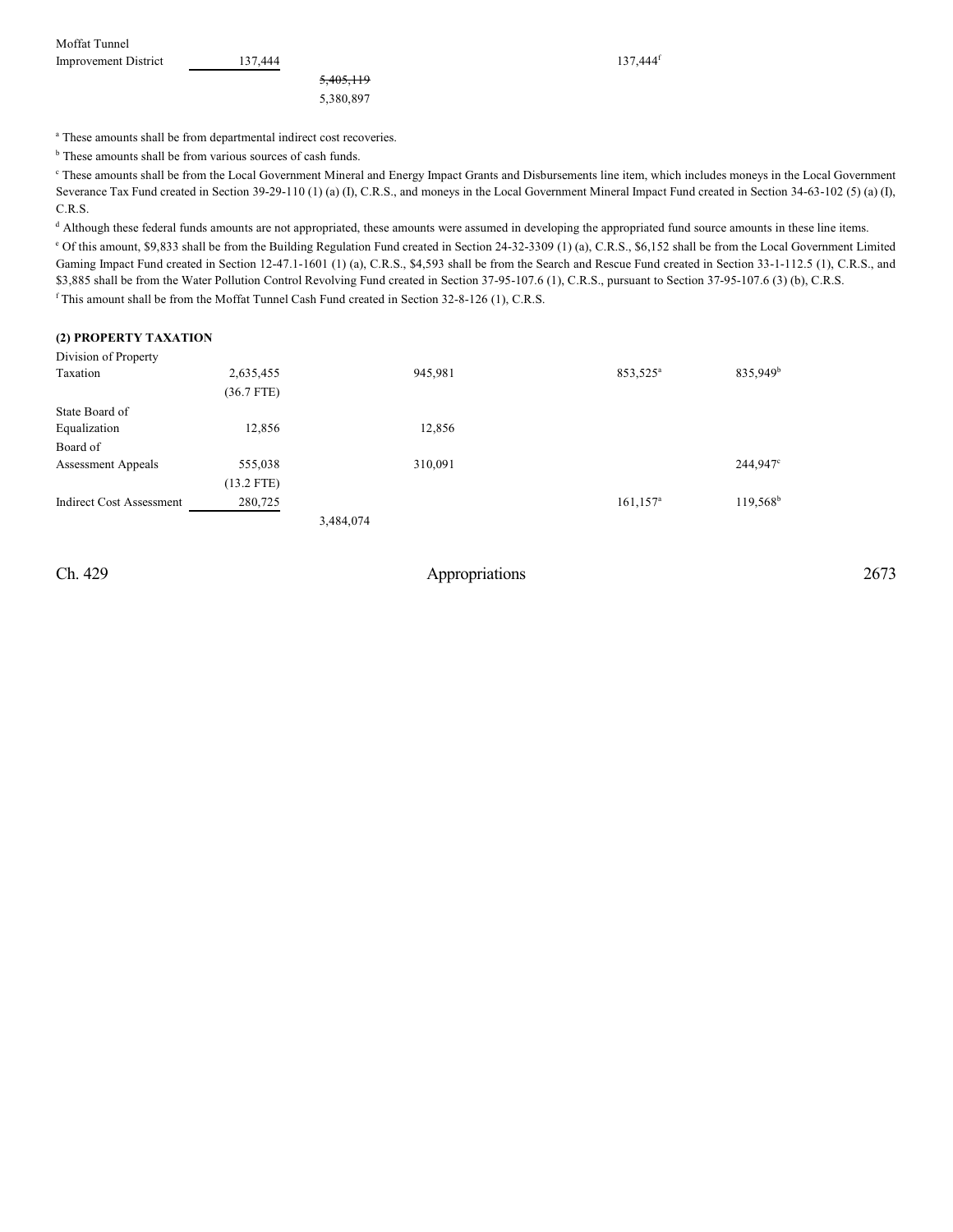|                           |       |                               |                                         | APPROPRIATION FROM   |                                |                                |
|---------------------------|-------|-------------------------------|-----------------------------------------|----------------------|--------------------------------|--------------------------------|
| ITEM &<br><b>SUBTOTAL</b> | TOTAL | <b>GENERAL</b><br><b>FUND</b> | GENERAL<br><b>FUND</b><br><b>EXEMPT</b> | CASH<br><b>FUNDS</b> | REAPPROPRIATED<br><b>FUNDS</b> | <b>FEDERAL</b><br><b>FUNDS</b> |
|                           |       |                               |                                         |                      |                                |                                |

<sup>a</sup> These amounts shall be from the Property Tax Exemption Fund created in Section 39-2-117 (8), C.R.S.

<sup>b</sup> These amounts shall be from the Local Government Mineral and Energy Impact Grants and Disbursements line item, which includes moneys in the Local Government Severance Tax Fund created in Section 39-29-110 (1) (a) (I), C.R.S., and moneys in the Local Government Mineral Impact Fund created in Section 34-63-102 (5) (a) (I), C.R.S.

 $\cdot$  This amount shall be from statewide indirect cost recoveries.

| (3) DIVISION OF HOUSING   |              |           |                      |                                                   |
|---------------------------|--------------|-----------|----------------------|---------------------------------------------------|
| <b>Personal Services</b>  | 2,502,207    | 364,006   | 75,478 <sup>a</sup>  | 149,909 <sup>b</sup><br>1,912,814(I) <sup>c</sup> |
|                           | $(40.4$ FTE) |           |                      |                                                   |
| <b>Operating Expenses</b> | 324,140      | 25,903    |                      | $298,237(I)^c$                                    |
| Manufactured              |              |           |                      |                                                   |
| <b>Buildings Program</b>  | 692,830      |           | 692,830 <sup>d</sup> |                                                   |
|                           |              |           | $(7.3$ FTE)          |                                                   |
| Colorado Affordable       |              |           |                      |                                                   |
| Housing Construction      |              |           |                      |                                                   |
| Grants and Loans          | 2,200,000    | 2,200,000 |                      |                                                   |
| Federal Affordable        |              |           |                      |                                                   |
| Housing Construction      |              |           |                      |                                                   |
| Grants and Loans          | 45,000,000   |           |                      | $45,000,000(1)^e$                                 |
| Emergency                 |              |           |                      |                                                   |
| Shelter Program           | 965,000      |           |                      | 965,000(I)                                        |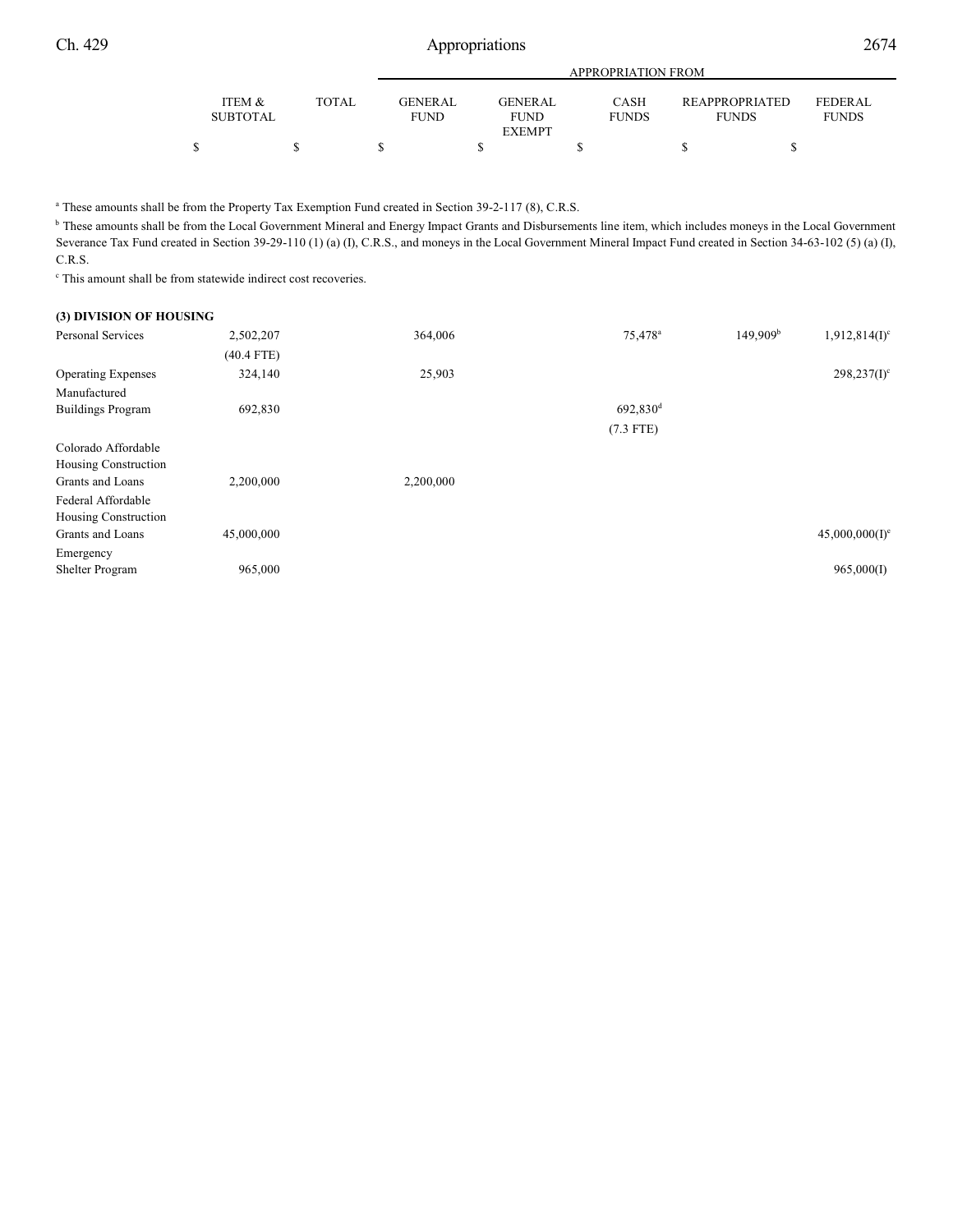| Private Activity Bond       |            |            |                      |                     |                |
|-----------------------------|------------|------------|----------------------|---------------------|----------------|
| <b>Allocation Committee</b> | 2,500      |            | $2,500^{\circ}$      |                     |                |
| Low Income                  |            |            |                      |                     |                |
| Rental Subsidies            | 36,884,430 |            |                      |                     | 36,884,430(I)  |
| Indirect Cost Assessment    | 477,793    |            | 125.194 <sup>d</sup> | 56,993 <sup>b</sup> | $295,606(1)$ ° |
|                             |            | 89,048,900 |                      |                     |                |

<sup>a</sup> These amounts shall be from the Private Activity Bond Allocations Fund.

<sup>b</sup> These amounts shall be from the Local Government Mineral and Energy Impact Grants and Disbursements line item, which includes moneys in the Local Government Severance Tax Fund created in Section 39-29-110 (1) (a) (I), C.R.S., and moneys in the Local Government Mineral Impact Fund created in Section 34-63-102 (5) (a) (I), C.R.S.

<sup>c</sup> Although these federal funds amounts are not appropriated, these amounts were assumed in developing the appropriated fund source amounts in these line items.

<sup>d</sup> These amounts shall be from the Building Regulation Fund created in Section 24-32-3309 (1) (a), C.R.S.

<sup>e</sup> This amount includes a one-time allocation of \$34,013,566 from the U.S. Department of Housing and Urban Development for the Neighborhood Stabilization Program and is shown for informational purposes only.

## **(4) DIVISION OF LOCAL GOVERNMENT**S

### **(A) Local Government and Community Services**

| (1) Administration        |           |             |                      |                          |
|---------------------------|-----------|-------------|----------------------|--------------------------|
| Personal Services         | 1,296,075 | 601,564     | 564,378 <sup>a</sup> | $130, 133(I)^{b}$        |
|                           |           | $(7.0$ FTE) | $(8.1$ FTE)          | $(2.6$ FTE)              |
| <b>Operating Expenses</b> | 131,351   | 42,178      | $25,146^{\rm a}$     | $64,027(1)$ <sup>b</sup> |
|                           | 1,427,426 |             |                      |                          |

a These amounts shall be from the Local Government Mineral and Energy Impact Grants and Disbursements line item, which includes moneys in the Local Government Severance Tax Fund created in Section 39-29-110 (1) (a) (I), C.R.S., and moneys in the Local Government Mineral Impact Fund created in Section 34-63-102 (5) (a) (I), C.R.S.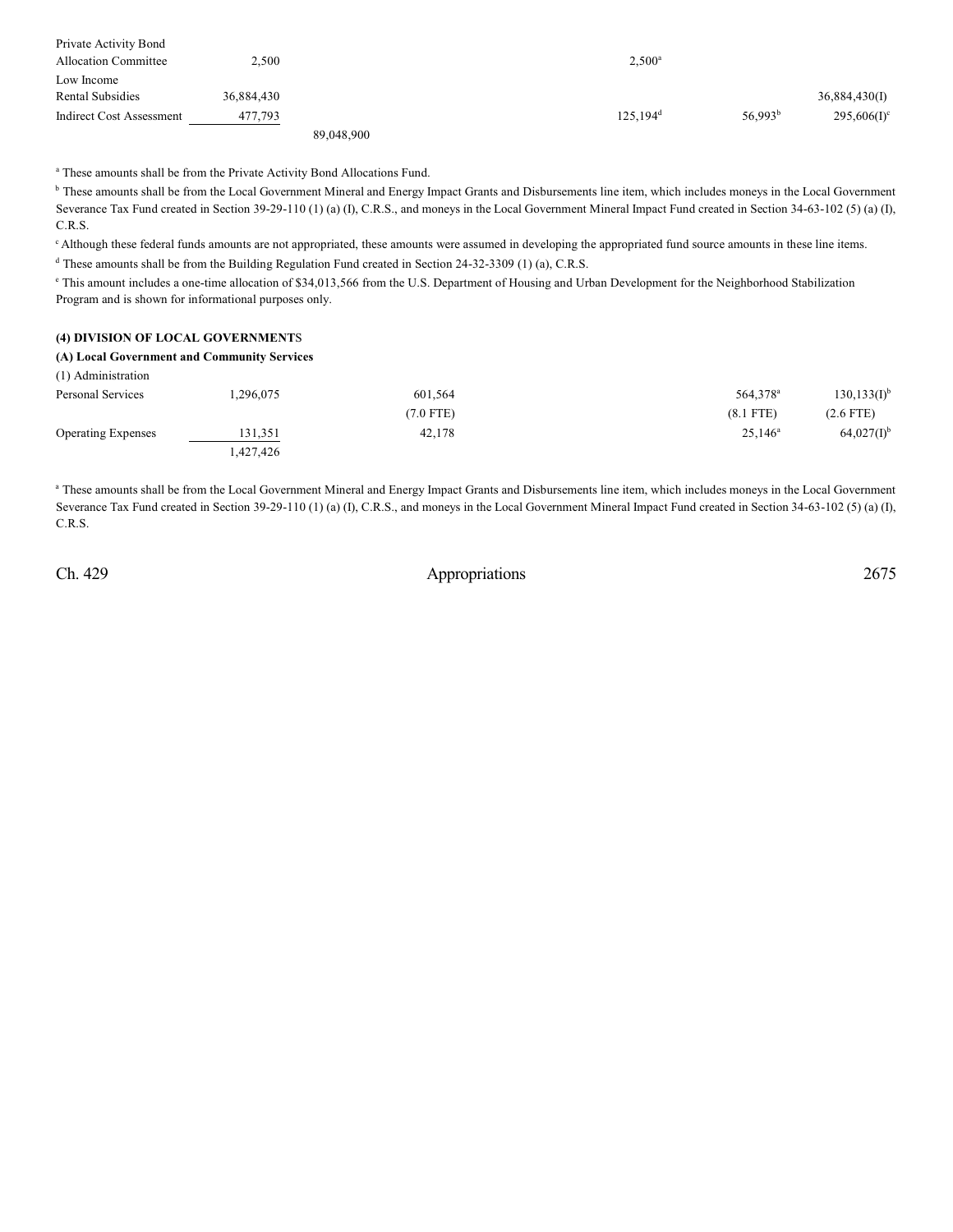|                                                                                                                                                                            |                           |              | APPROPRIATION FROM            |                                                |                        |                                       |                         |  |  |  |
|----------------------------------------------------------------------------------------------------------------------------------------------------------------------------|---------------------------|--------------|-------------------------------|------------------------------------------------|------------------------|---------------------------------------|-------------------------|--|--|--|
|                                                                                                                                                                            | ITEM &<br><b>SUBTOTAL</b> | <b>TOTAL</b> | <b>GENERAL</b><br><b>FUND</b> | <b>GENERAL</b><br><b>FUND</b><br><b>EXEMPT</b> | CASH<br><b>FUNDS</b>   | <b>REAPPROPRIATED</b><br><b>FUNDS</b> | FEDERAL<br><b>FUNDS</b> |  |  |  |
|                                                                                                                                                                            | \$                        | \$           | \$                            | \$                                             | \$                     | \$<br>\$                              |                         |  |  |  |
| <sup>b</sup> Although these federal funds amounts are not appropriated, these amounts were assumed in developing the appropriated fund source amounts in these line items. |                           |              |                               |                                                |                        |                                       |                         |  |  |  |
| (2) Local Government Services                                                                                                                                              |                           |              |                               |                                                |                        |                                       |                         |  |  |  |
| Local Utility<br>Management Assistance                                                                                                                                     | 155,434                   |              |                               |                                                | $155,434$ <sup>a</sup> |                                       |                         |  |  |  |
|                                                                                                                                                                            |                           |              |                               |                                                | $(2.0$ FTE)            |                                       |                         |  |  |  |
| <b>Conservation Trust</b>                                                                                                                                                  |                           |              |                               |                                                |                        |                                       |                         |  |  |  |
| <b>Fund Disbursements</b>                                                                                                                                                  | 49,997,797                |              |                               |                                                | $49,997,797(1)^b$      |                                       |                         |  |  |  |
|                                                                                                                                                                            |                           |              |                               |                                                | $(2.0$ FTE)            |                                       |                         |  |  |  |
| Volunteer Firefighter                                                                                                                                                      |                           |              |                               |                                                |                        |                                       |                         |  |  |  |
| <b>Retirement Plans</b>                                                                                                                                                    | 4,264,753                 |              |                               | $4,264,753(I)^c$                               |                        |                                       |                         |  |  |  |
| Volunteer Firefighter                                                                                                                                                      |                           |              |                               |                                                |                        |                                       |                         |  |  |  |
| Death and Disability                                                                                                                                                       |                           |              |                               |                                                |                        |                                       |                         |  |  |  |
| Insurance                                                                                                                                                                  | 30,000                    |              |                               | $30,000(I)^c$                                  |                        |                                       |                         |  |  |  |
| <b>Environmental Protection</b>                                                                                                                                            |                           |              |                               |                                                |                        |                                       |                         |  |  |  |
| Agency Water/Sewer File<br>Project                                                                                                                                         | 49,425                    |              |                               |                                                |                        |                                       | 49,425(I)               |  |  |  |
|                                                                                                                                                                            |                           |              |                               |                                                |                        |                                       | $(0.5$ FTE)             |  |  |  |
|                                                                                                                                                                            | 54,497,409                |              |                               |                                                |                        |                                       |                         |  |  |  |
|                                                                                                                                                                            |                           |              |                               |                                                |                        |                                       |                         |  |  |  |

<sup>a</sup> This amount shall be from the Water Pollution Control Revolving Fund created in Section 37-95-107.6 (1), C.R.S., pursuant to Section 37-95-107.6 (3) (b), C.R.S.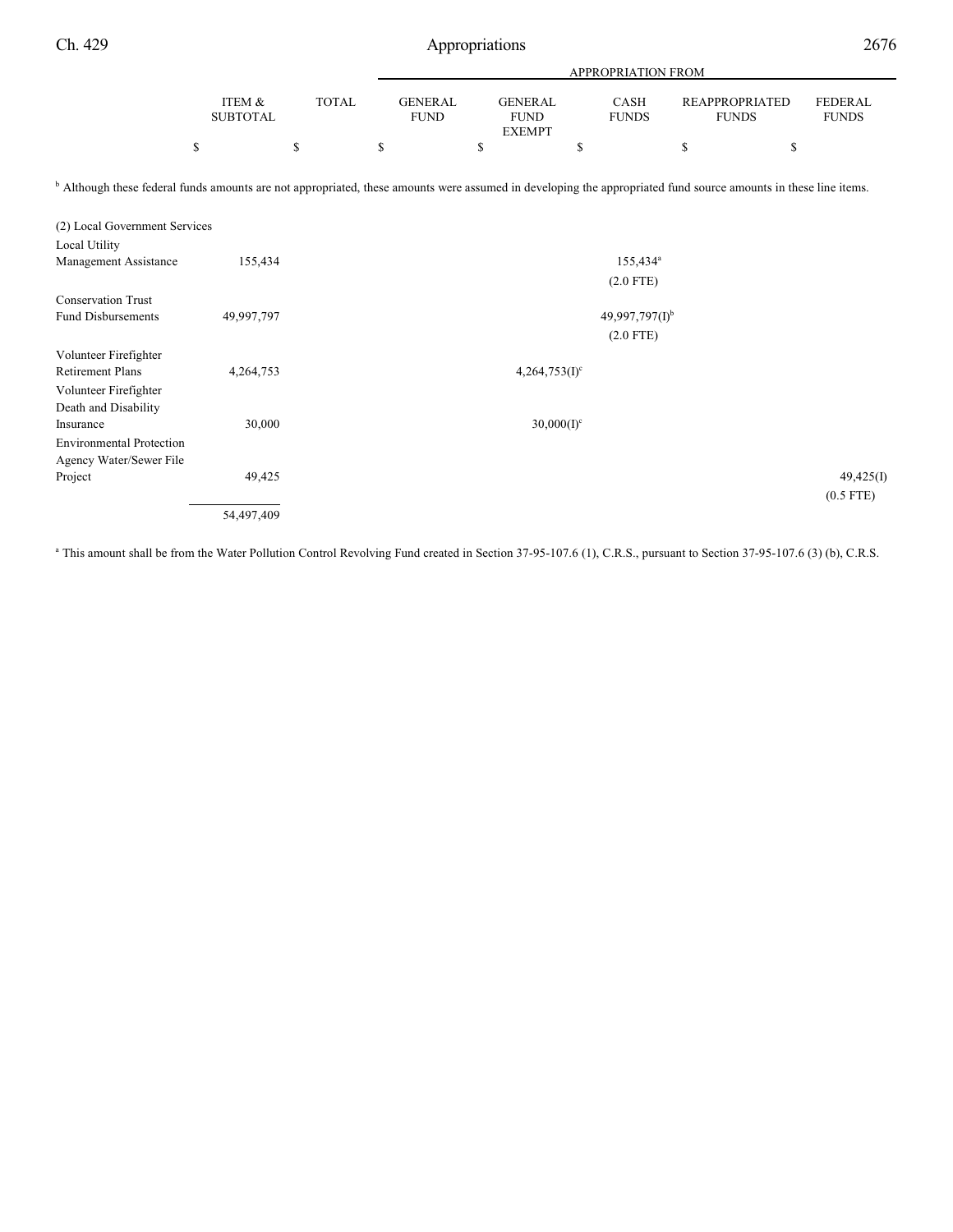<sup>b</sup> This amount shall be from the net lottery proceeds transferred to the Conservation Trust Fund created in Section 29-21-101 (2) (a) (I), C.R.S., pursuant to Section 3 (1) (b) (I) of Article XXVII of the State Constitution. This amount is included for informational purposes, as net lottery proceeds are continuously appropriated by said section. Further, pursuant to Section 24-77-102 (17) (b) (IX), C.R.S., net lottery proceeds are not subject to the limitation on state fiscal year spending set forth in Article X, Section 20, of the State Constitution.

 $\degree$  These amounts shall be from the General Fund Exempt Account created in Section 24-77-103.6 (2), C.R.S. Pursuant to Section 31-30-1112 (2) (i), C.R.S., these amounts are included for informational purposes to comply with the limitation on state fiscal year spending imposed by Article X, Section 20, of the State Constitution and Section 24-77-103, C.R.S. Further, these amounts are transferred from the proceeds of insurance premium taxes pursuant to Sections 31-30-1112 (2) (g) and (h), C.R.S., and shall be deemed not to be an appropriation subject to the limitation on General Fund appropriations set forth in Section 24-75-201.1, C.R.S.

| (3) Community Services<br><b>Community Services</b><br><b>Block Grant</b> | 6,000,000   |           |                             |                        | 6,000,000(I)   |
|---------------------------------------------------------------------------|-------------|-----------|-----------------------------|------------------------|----------------|
| (B) Field Services                                                        |             |           |                             |                        |                |
| Program Costs                                                             | 2,344,543   |           | $104,796^{\circ}$           | 1,945,826 <sup>b</sup> | $293,921(I)^c$ |
|                                                                           |             |           | $(1.0$ FTE)                 | $(22.6$ FTE)           | $(4.3$ FTE)    |
| <b>Community Development</b>                                              |             |           |                             |                        |                |
| <b>Block Grant</b>                                                        | 9,697,000   |           |                             |                        | 9,697,000(I)   |
| Local Government                                                          |             |           |                             |                        |                |
| Mineral and Energy                                                        |             |           |                             |                        |                |
| Impact Grants and                                                         |             |           |                             |                        |                |
| Disbursements                                                             | 150,000,000 |           | 150,000,000(I) <sup>d</sup> |                        |                |
| Local Government                                                          |             |           |                             |                        |                |
| Limited Gaming                                                            |             |           |                             |                        |                |
| <b>Impact Grants</b>                                                      | 3,897,427   | 1,000,000 | 2,897,427 <sup>e</sup>      |                        |                |
| Search and                                                                |             |           |                             |                        |                |
| Rescue Program                                                            | 613,713     |           | $613,713$ <sup>f</sup>      |                        |                |
|                                                                           |             |           | $(1.3$ FTE)                 |                        |                |
|                                                                           |             |           |                             |                        |                |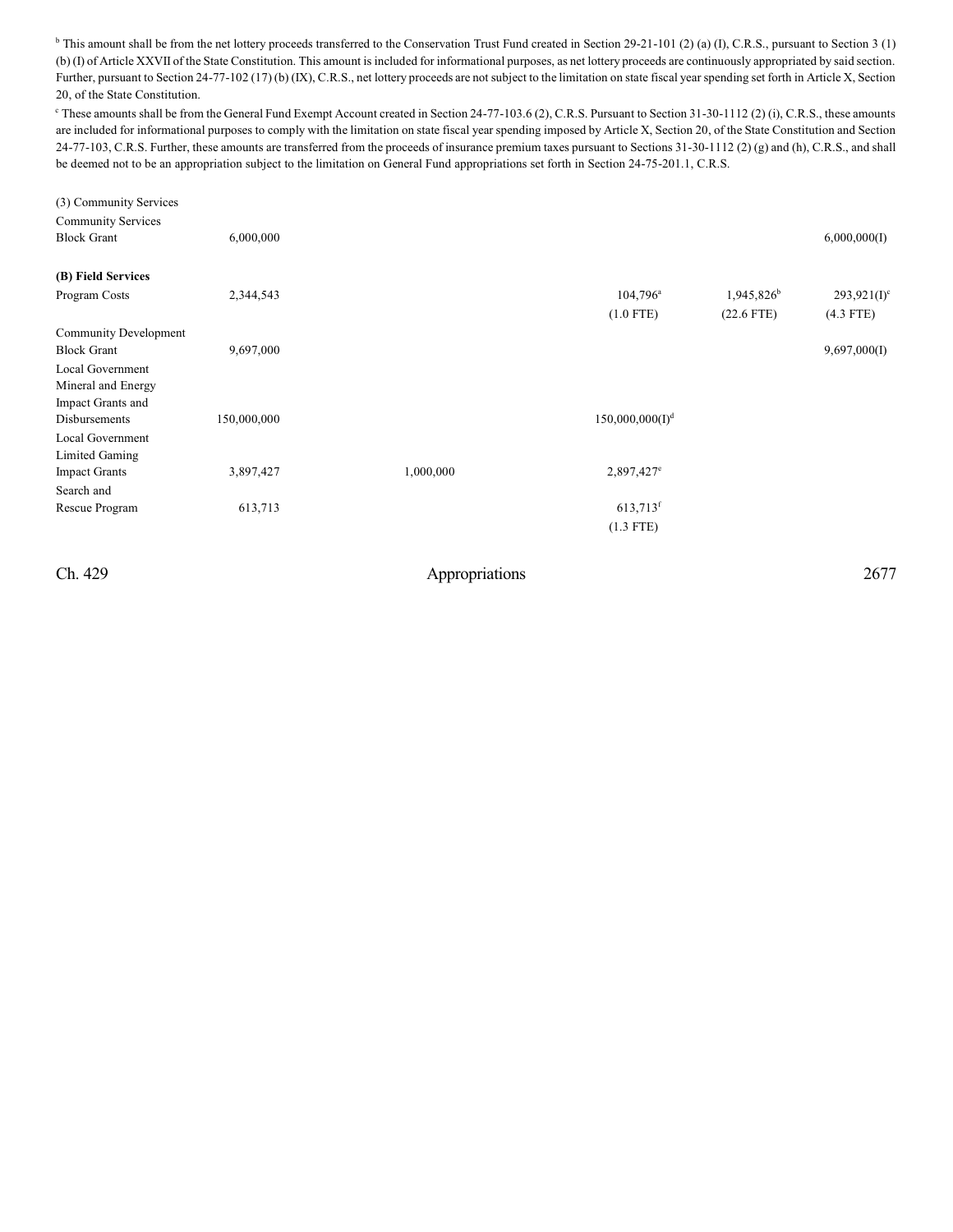|                           |                           |                        |              | <b>APPROPRIATION FROM</b>     |    |                                                |   |                        |   |                                |                                |
|---------------------------|---------------------------|------------------------|--------------|-------------------------------|----|------------------------------------------------|---|------------------------|---|--------------------------------|--------------------------------|
|                           | ITEM &<br><b>SUBTOTAL</b> |                        | <b>TOTAL</b> | <b>GENERAL</b><br><b>FUND</b> |    | <b>GENERAL</b><br><b>FUND</b><br><b>EXEMPT</b> |   | CASH<br><b>FUNDS</b>   |   | REAPPROPRIATED<br><b>FUNDS</b> | <b>FEDERAL</b><br><b>FUNDS</b> |
|                           | S                         | \$                     |              | \$                            | \$ |                                                | S |                        | S | ۰D                             |                                |
| Colorado Heritage         |                           |                        |              |                               |    |                                                |   |                        |   |                                |                                |
| <b>Communities Grants</b> |                           | 100,000<br>166,652,683 |              |                               |    |                                                |   | $100,000$ <sup>g</sup> |   |                                |                                |

<sup>a</sup> This amount shall be from the Local Government Limited Gaming Impact Fund created in Section 12-47.1-1601 (1) (a), C.R.S.

<sup>b</sup> This amount shall be from the Local Government Mineral and Energy Impact Grants and Disbursements line item, which includes moneys in the Local Government Severance Tax Fund created in Section 39-29-110 (1) (a) (I), C.R.S., and moneys in the Local Government Mineral Impact Fund created in Section 34-63-102 (5) (a) (I), C.R.S.

<sup>c</sup> Although this federal funds amount is not appropriated, this amount was assumed in developing the appropriated fund source amounts in this line item.

 $d$  Of this amount, \$82,800,000 is estimated to be from the Local Government Severance Tax Fund created in Section 39-29-110 (1) (a) (I), C.R.S., and \$67,200,000 is estimated to be from federal mineral leasing revenues transferred to the Local Government Mineral Impact Fund created in Section 34-63-102 (5) (a) (I), C.R.S., pursuant to Section 34-63-102 (5), C.R.S. These amounts are included for informational purposes as the Department is statutorily authorized to distribute moneys from these funds. As the Local Government Mineral Impact Fund solely consists of federal mineral leasing revenues, moneys in this fund are not subject to the limitation on state fiscal year spending set forth in Section 20 of Article X of the State Constitution.

<sup>e</sup> This amount shall be from the fund balance in the Local Government Limited Gaming Impact Fund created in Section 12-47.1-1601 (1) (a), C.R.S., which consists of funds transferred from the Limited Gaming Fund in the Department of Revenue during the prior fiscal year pursuant to Sections 12-47.1-701 and 12-47.1-1601, C.R.S. This amount is included for informational purposes as the Department is statutorily authorized to distribute moneys from this fund.

 $f$ This amount shall be from the Search and Rescue Fund created in Section 33-1-112.5 (1), C.R.S.

<sup>g</sup> This amount shall be from the Colorado Heritage Communities Fund created in Section 24-32-3207 (1), C.R.S.

**(C) Indirect Cost**

**Assessments** 980,563 980,563 **156,097<sup>a</sup> 698,052<sup>b</sup>** 126,414(I)  $156,097^a$  698,052<sup>b</sup> 126,414(I)<sup>c</sup>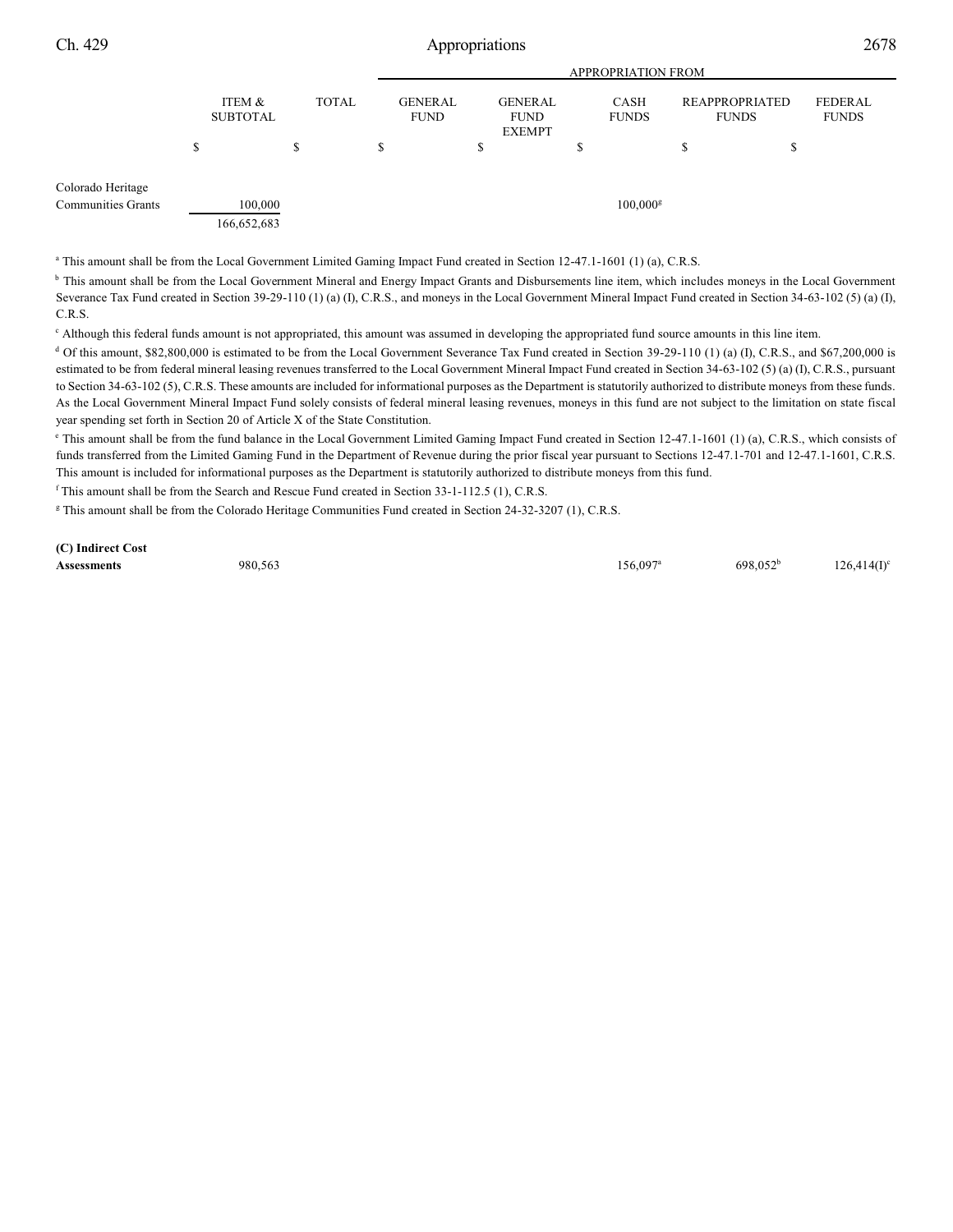<sup>a</sup> Of this amount, \$51,643 shall be from net lottery proceeds transferred to the Conservation Trust Fund pursuant to Section 3 (1) (b) (I) of Article XXVII of the State Constitution, \$47,708 shall be from the Colorado Water Resources and Power Development Authority pursuant to Section 37-95-107.6 (3) (b), C.R.S., \$28,945 shall be from the Search and Rescue Fund created in Section 33-1-112.5 (1), C.R.S., and \$27,801 shall be from the Local Government Limited Gaming Impact Fund created in Section 12-47.1-1601 (1) (a), C.R.S.

<sup>b</sup> This amount shall be from the Local Government Mineral and Energy Impact Grants and Disbursements line item, which includes moneys in the Local Government Severance Tax Fund created in Section 39-29-110 (1) (a) (I), C.R.S., and moneys in the Local Government Mineral Impact Fund created in Section 34-63-102 (5) (a) (I), C.R.S.

<sup>c</sup> Although this federal fund amount is not appropriated, this amount was assumed in developing the appropriated fund source amounts in this line item. Of this amount, \$86,463 is anticipated from the Community Development Block Grant, and \$39,951 is anticipated from the Community Services Block Grant.

### 229,558,081

| (5) DIVISION OF EMERGENCY MANAGEMENT |            |            |             |                  |                      |                    |
|--------------------------------------|------------|------------|-------------|------------------|----------------------|--------------------|
| Administration                       | 2,591,636  |            | 213,396     |                  | 422.348 <sup>a</sup> | $1,955,892(I)^{b}$ |
|                                      |            |            | $(8.2$ FTE) |                  | $(1.0$ FTE)          | $(18.7$ FTE)       |
| Disaster Response                    |            |            |             |                  |                      |                    |
| and Recovery                         | 4,950,000  |            |             | $4,500,000(1)^c$ |                      | 450,000(I)         |
| Preparedness Grants                  |            |            |             |                  |                      |                    |
| and Training                         | 12,010,988 |            |             | $10,988(1)^d$    |                      | 12,000,000(I)      |
| Indirect Cost Assessment             | 264,512    |            |             |                  | $9.387$ <sup>a</sup> | $255,125(I)^{b}$   |
|                                      |            | 19,817,136 |             |                  |                      |                    |

<sup>a</sup> Of these amounts, \$356,507 shall be from departmental indirect cost recoveries and \$75,228 shall be from the Local Government Mineral and Energy Impact Grants and Disbursements line item, which includes moneys in the Local Government Severance Tax Fund created in Section 39-29-110 (1) (a) (I), C.R.S., and moneys in the Local Government Mineral Impact Fund created in Section 34-63-102 (5) (a) (I), C.R.S.

<sup>b</sup> Although these federal funds amounts are not appropriated, these amounts were assumed in developing the appropriated fund source amounts in these line items.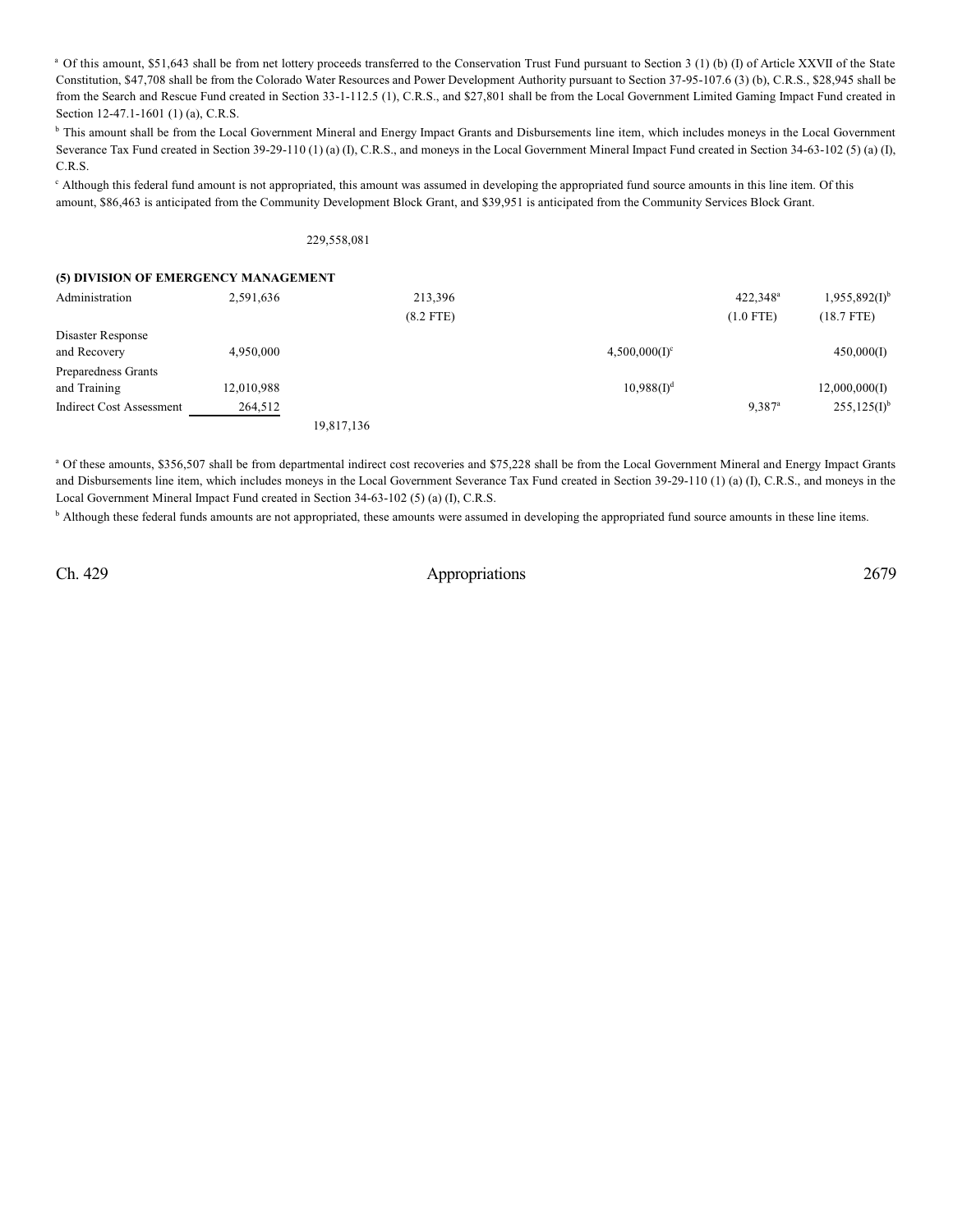|                           |       | APPROPRIATION FROM             |                                                |                             |                                       |                         |  |
|---------------------------|-------|--------------------------------|------------------------------------------------|-----------------------------|---------------------------------------|-------------------------|--|
| ITEM &<br><b>SUBTOTAL</b> | TOTAL | <b>GENER AL</b><br><b>FUND</b> | <b>GENERAL</b><br><b>FUND</b><br><b>EXEMPT</b> | <b>CASH</b><br><b>FUNDS</b> | <b>REAPPROPRIATED</b><br><b>FUNDS</b> | FEDERAL<br><b>FUNDS</b> |  |
|                           |       |                                |                                                |                             |                                       |                         |  |

<sup>c</sup> This amount shall be from the Disaster Emergency Fund created in Section 24-32-2106 (2) (a) (I), C.R.S. This amount is included for informational purposes as the fund is maintained in the Office of the Governor and can only be accessed through Executive Order. The Department monitors expenses through this line. <sup>d</sup> This amount shall be from fees paid for emergency training programs. The amount is included for informational purposes as the Department is statutorily authorized to distribute these moneys.

| <b>TOTALS PART XII</b> |                          |                        |                                 |             |                        |
|------------------------|--------------------------|------------------------|---------------------------------|-------------|------------------------|
| (LOCAL AFFAIRS)        | <del>\$347,313,310</del> | <del>\$7,183,510</del> | $$4,294,753^a$ $$210,897,351^b$ | \$7.479.574 | $$117,458,122^{\circ}$ |
|                        | \$347,289,088            | \$7,159,288            |                                 |             |                        |

<sup>a</sup> This amount shall be from the General Fund Exempt Account created in Section 24-77-103.6 (2), C.R.S. Of this amount, \$4,294,753 contains an (I) notation. This amount is included for purposes of complying with the limitation on state fiscal year spending imposed by Article X, Section 20, of the State Constitution. As this amount is continuously appropriated by a permanent statute or constitutional provision, it is not subject to the limitation on General Fund appropriations as set forth in Section 24-75-201.1, C.R.S.

 $b$  Of this amount, \$204,508,785 contains an (I) notation.

 $c$  This amount contains an  $(I)$  notation.